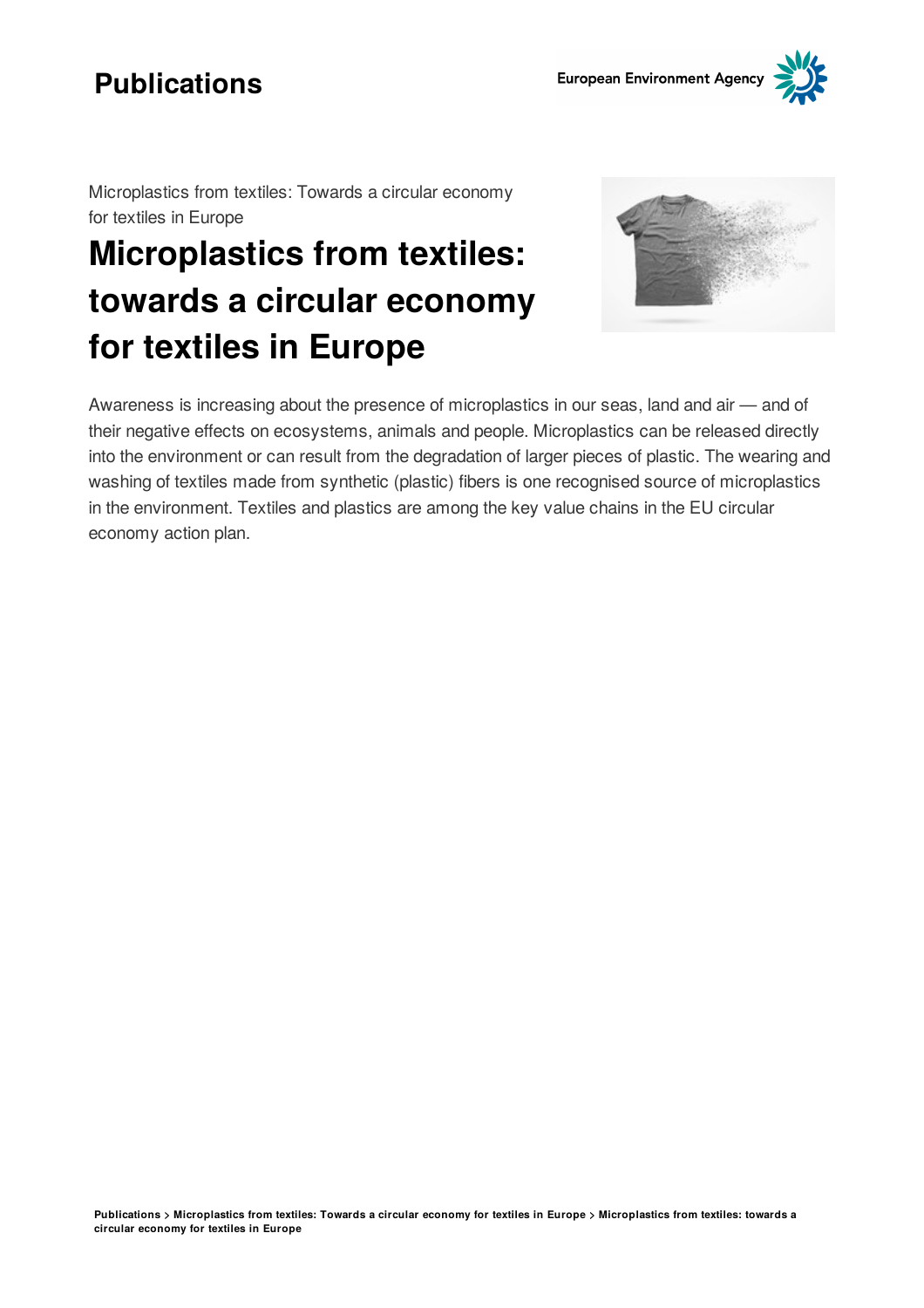# Key messages

 $\bullet$  ver 14 million tonnes of microplastics have accumulated on the world's ocean floor according to research estimates. The amounts are increasing every year – causing harm to ecosystems, animals and people.

About 8% of European microplastics released to oceans are from synthetic textiles globally, this figure is estimated at 16-35%. Between 200,000 and 500,000 tonnes of microplastics from textiles enter the global marine environment each year.

The majority of microplastics from textiles are released the first few times textiles are washed. Fast fashion accounts for particularly high levels of such releases because fast fashion garments account for a high share of first washes, as they are used for only a short time and tend to wear out quickly due to their low quality.

**D**s possible to reduce or prevent the release of microplastics from textiles, for instance by implementing sustainable design and production processes and caretaking measures that control microplastic emissions during use, and by improving disposal and end-of-life processing.

This briefing aims to improve our understanding of microplastics released from textiles from a European perspective and identify pathways to reduce or prevent this release. The [report](https://www.eionet.europa.eu/login?came_from=/etcs/etc-ce/products/etc-ce-products/etc-ce-report-1-2022-microplastic-pollution-from-textile-consumption-in-europe) by the EEA's European Topic Centre on Circular Economy and Resource Use (ETC/CE) on microplastics from textiles that underpins this briefing is also made available.

## **Sources of microplastics in the environment**

Mismanaged plastic waste ends up on land and in rivers, waterways and coastal waters, and adds to the growing amount of marine litter that pollutes oceans and beaches worldwide. It is estimated that 6-15 million tonnes of plastics, representing 2-4% of global production, enters the environment every year (Velis et al., 2017). Land-based sources, such as uncontrolled dumping of waste and litter much of which is plastic  $-$  account for about 80% of marine litter (Velis et al., 2017). Under the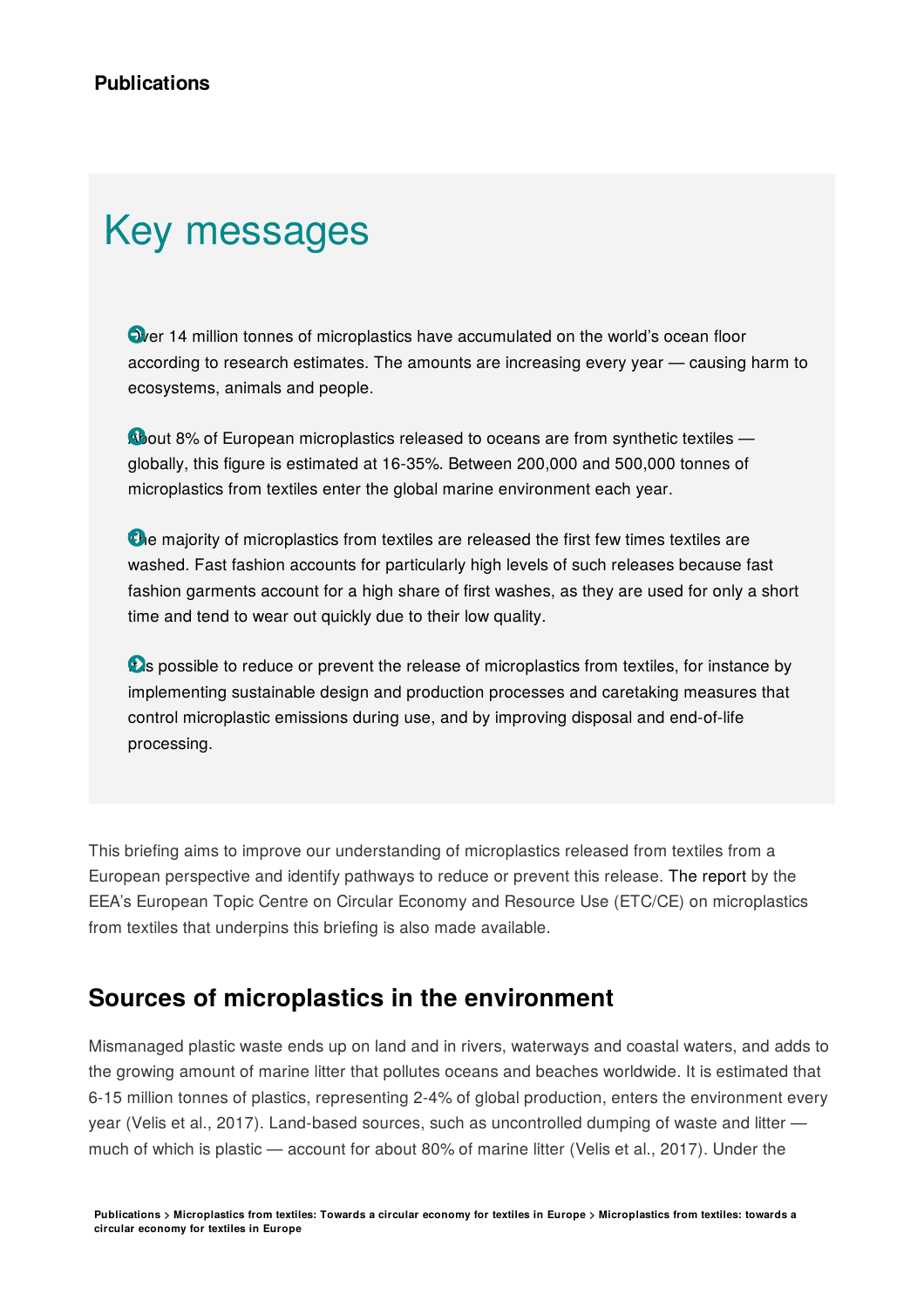influence of sunlight, wind, waves and other factors, plastic degrades into small fragments known as microplastics, 0.001-5mm in size, or even nanoplastics, measuring less than 0.001mm (Velis et al., 2017). Some microplastics, such as microbeads in personal care products or plastics pellets, are produced deliberately and are subsequently released into wastewater, intentionally or unintentionally. Others are formed unintentionally as a result of the wear and tear of products, such as tire abrasion arising from road transport or microfiber release during the washing of synthetic textiles. The fragmentation of plastic litter into smaller particles is a third formation route (see Figure 1).



#### **Figure 1. Sources of microplastics, release routes and sinks**

**Source**: Illustration by the Collaborating Centre on Sustainable Consumption and Production (CSCP) for the European Topic Centre on Circular Economy and Resource Use (ETC/CE) and the EEA

It is challenging to estimate and measure the quantities of microplastics released into the environment. Estimates of the amounts of microplastics released and formed are highly uncertain because of the many primary and secondary sources of microplastics and the lack of standardised sampling and measurement methods. Research suggests that at least 14 million tonnes of microplastics have accumulated on the world's ocean floor thus far (Barrett et al., 2020), and that an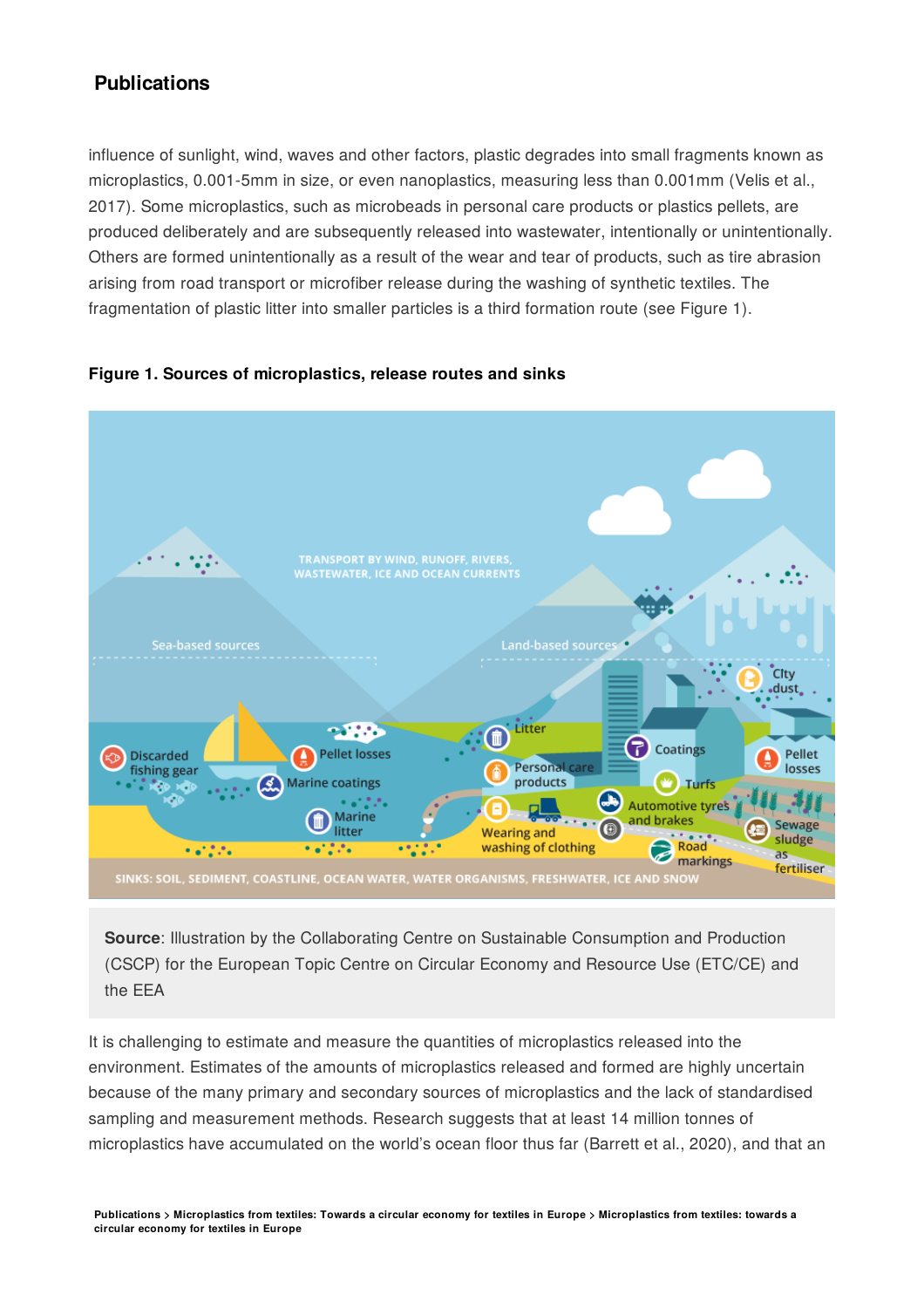additional approximately 1.5 million tonnes enter the oceans annually (Boucher and Friot, 2017).

The release of microplastics occurs throughout the whole plastics value chain, during production, transport and use, and at the end of product life. In general, microplastics can be divided into two major types, depending on the formation processes involved: primary and secondary microplastics.

**Primary microplastics** are directly released into the environment as plastic particles. They are added to products, for example as stabilisers or glitter in cosmetics, or as granular materials in artificial turf sports pitches. The European Chemicals Agency estimates that 145,000 tonnes of deliberately produced microplastics are used in Europe each year (ECHA, 2021). Primary microplastics can also be generated from spills during production; from wear and tear of plastic products during use, such as the abrasion of car tires; from the peeling and flaking of paints and coatings; or through the washing or wearing of synthetic textiles.

A study found that about 3 million tonnes of primary microplastics are released annually into the global environment, in addition to the 5.3 million tonnes larger plastic items that arise mainly from mismanaged waste and litter and degrade over time to become secondary microplastics (UNEP, 2018). Other estimates suggest that 3.2 million tonnes of primary microplastics are released by households and commercial activities each year, of which 1.5 million tonnes are released into the ocean (Boucher and Friot, 2017). Globally, this corresponds, on average, to 400 grams of primary microplastics being released into the environment per person each year  $-$  the equivalent of 80 plastic grocery bags  $-$  of which half end up in the ocean.

**Secondary microplastics** are formed from the breakdown of larger plastic items in the environment, typically mismanaged plastic waste such as discarded fishing gear, littered plastic packaging or plastic lost from open landfills. Wind can transport plastic waste from open landfills or dumpsites to rivers up to 10km away (Parker, 2021). A study by Meijer et al. (2021) estimated that, globally, 80% of plastic that ends up in the ocean can be explained by the discharge of more than 1,000 rivers, with small rivers that flow through densely populated urban areas, especially in Asia, being most polluted by plastic waste. Discarded fishing nets, estimated to amount to around 500,000 tonnes per year worldwide, are also a source of secondary microplastics directly emitted to the ocean (Boucher and Friot, 2017; UNEP, 2018). Estimates of how much plastic waste ends up in the ocean vary widely, from 1.15 to 12.7 million tonnes a year, or up to 1.8kg of plastic marine litter per person worldwide (Jambeck et al., 2015; Sherrington, 2016; Boucher and Friot, 2017; Lebreton et al., 2017; UNEP, 2018).

At the European level, a 2021 study estimated that between 307 and 925 million items of litter are released annually into the ocean. Plastics accounted for 82% of the items of litter observed (Gonzalez-Fernandez et al., 2021). The European Chemicals Agency (ECHA, 2021) calculated that 176,000 tonnes of unintentionally formed microplastics are released into European surface waters annually due to the abrasion and weathering of plastic products. An additional 42,000 tonnes of microplastics deliberately added to products are discharged to the environment each year. Granular infill material used on artificial turf pitches is the predominant source of these microplastics,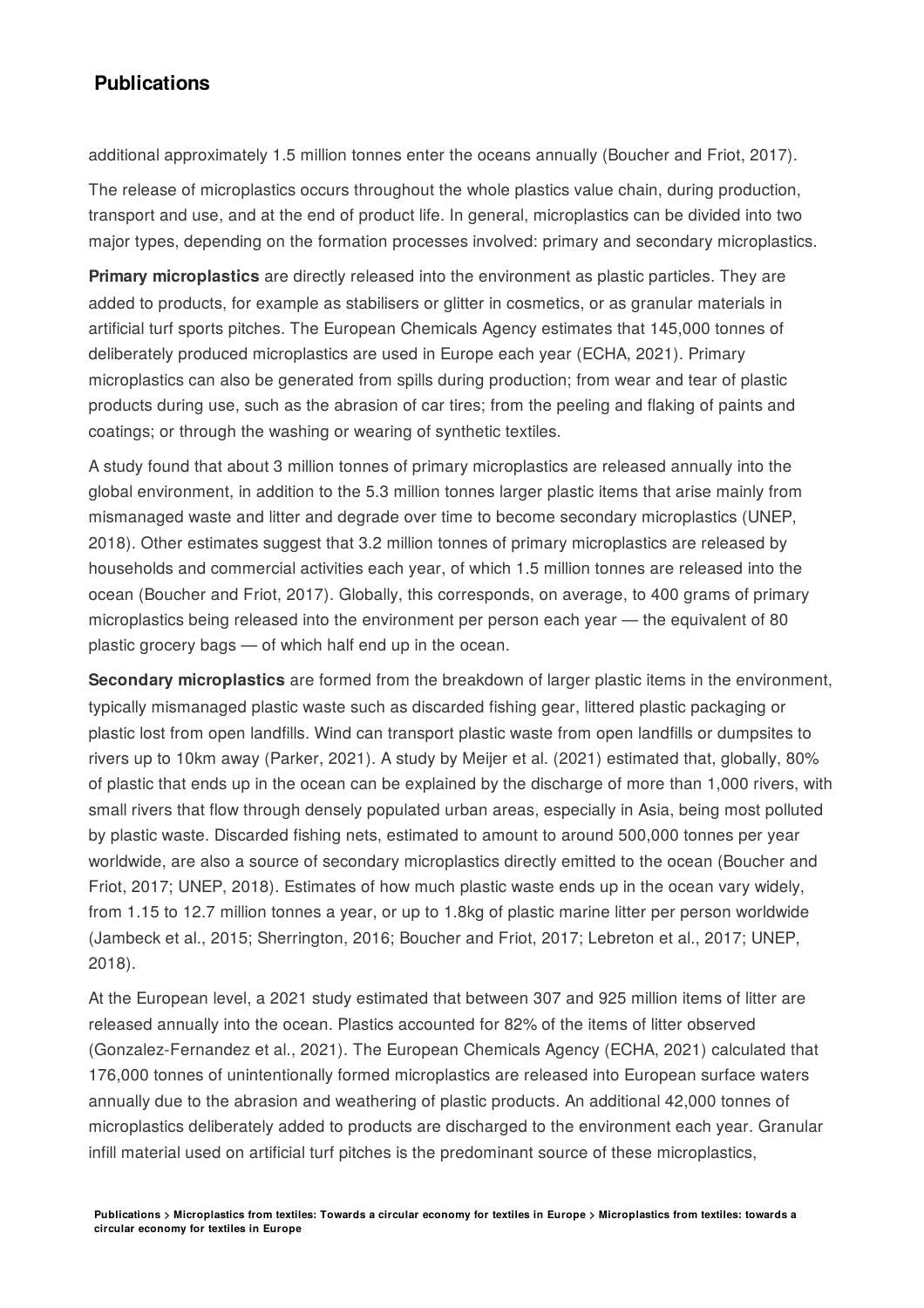accounting for 16,000 tonnes; other sources include additives to cosmetics, detergents and fertilisers. Eunomia and ICF (2018) estimated that 72,000-280,000 tonnes of primary microplastics are emitted to surface waters in Europe each year.

## **Microplastics from textiles: environmental and health impacts**

#### **Release throughout the whole life cycle**

Textiles are a major source of microplastic pollution. Microplastics originating from textiles typically have a fibre shape, and are therefore often referred to as microfibres (Roos et al., 2017). Textiles made of fibres of natural origin (as opposed to the synthetic fibres that cause microplastic release) shed microfibres as well. Moreover, textiles can also be a source of other shapes of microplastics, originating from the various types of materials or accessories used in clothes and textile products, such as prints, coatings, buttons and glitter. It is estimated that synthetic textiles are responsible for a global discharge of between 0.2 and 0.5 million tonnes of microplastics into the oceans each year (Sherrington, 2016; Ellen MacArthur Foundation, 2017).

According to Boucher and Friot (2017), approximately 35% of microplastics released to oceans globally originate from washing synthetic textiles, while the United Nations Environment Programme (UNEP) estimates this figure to be around 16%  $^{[1]}$  (UNEP, 2018). For Europe, where most households are connected to a sewage and waste water treatment system, it is estimated that 13,000 tonnes of textile microfibres, or 25 grams per person, are released to surface water every year, accounting for 8% of total primary microplastic releases to water (Eunomia and ICF, 2018).

Most research has focused on microfibre release through the washing of synthetic textiles, considering waste water to be the predominant pathway for leakage into the aquatic environment (Boucher and Friot, 2017). However, microfibres are also emitted during textile manufacturing, garment wearing and end-of-life disposal, and are dispersed in water, air and soil.

Although microfibre shedding decreases over successive washes, the wearing out of fabrics as garments age also leads to an increase in microfibre shedding (Hartline et al., 2016). As a result, fast fashion accounts for a particularly high level of microfibre release, as fast fashion garments typically contain a high share of synthetic fibres and account for a high share of first washes, as they tend to be used for a only short time and to wear out quickly.

Microfibres are not retained by washing machines; they are discharged with the washing machine effluent. Waste water treatment plants can filter out a large share —but not all — of microplastics. However, if adequate sewage and waste water treatment systems are not in place, microplastics will be emitted to the aquatic environment (Eunomia and ICF, 2018). A lot of research is being conducted to elucidate the washing parameters that cause microfibre shedding. Initial studies indicate that long wash cycles increase wear and tear, and using high temperatures tends to damage fabric structure, both of which result in relatively high levels of microfibre release. Washing powder tends to induce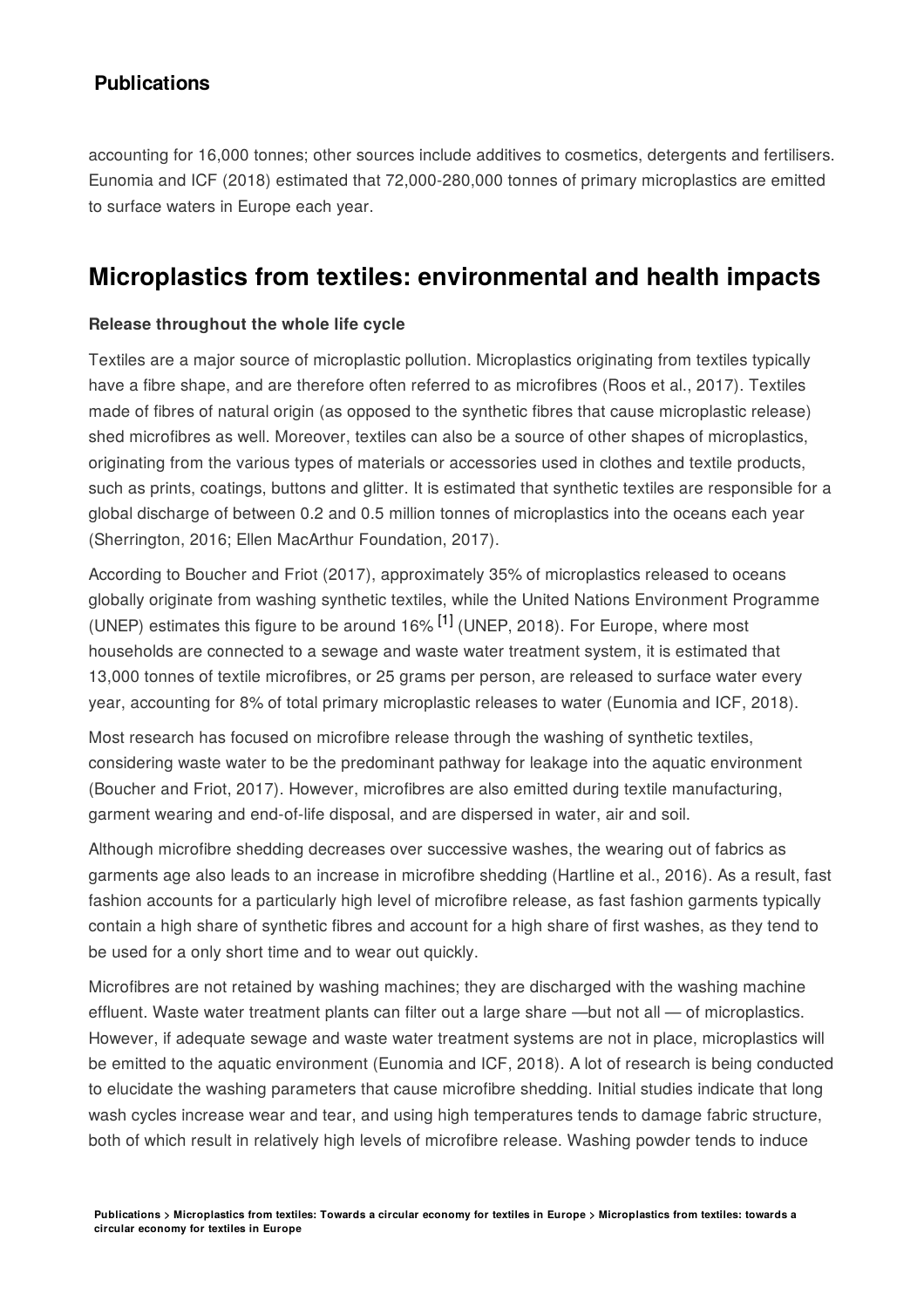more shedding than liquid detergent, possibly because the powder granules work as an abrasive, damaging the fibres. On the other hand, the use of fabric softener results in lower microfibre shedding, possibly by reducing friction and fibre damage during washing.

Moreover, the type of washing machine has an influence on the rate of microfibre release, with toploading models inducing significantly more shedding than front-loading ones, probably as a result of greater abrasion during tumbling in the former (Hartline et al., 2016).

#### **Environmental and health impacts**

In recent years, concerns have grown about the environmental and health impacts associated with microplastic pollution. There is a lot of uncertainty about these impacts, but a certain degree of chronic exposure to microplastics is unfortunately an integral part of contemporary life (Henry et al., 2019; OECD, 2020). Microplastics are ingested by all kinds of living organisms, ranging from plankton, fish and large mammals in marine environments to land animals and humans. In addition to the ingestion of microplastics from water and soil, airborne particles both indoors and outdoors are inhaled (Henry et al., 2019; SAPEA, 2019). Microplastics have been reported in a wide range of human foods and beverages, including seafood, drinking water, beer, salt and sugar (WHO, 2019; Shruti et al., 2020; Ghosh et al., 2021).

The long-term effects of microplastics, including on the economic viability of agriculture, fisheries and other livelihoods, are still largely unknown (Gasperi et al., 2018; Waring et al., 2018; OECD, 2020). Apart from the physical effects of microplastics, another source of concern is the potentially toxic chemicals they contain - additives, monomers, catalysts and reaction by-products from manufacture. These can leach out once microplastics have been released into the environment, with the degradation and fragmentation of particles expected to further increase the potential for the leaching of chemicals (Wang et al., 2018). High levels of exposure to microplastics are believed to induce inflammatory reactions and toxicity, and microplastics can be vectors for the spread of pathogens and microbes (Henry et al., 2019; SAPEA, 2019).

Figure 2 shows the release routes and fates of microplastics from textiles in freshwater, marine water, air and soil. As can be seen, microplastics can be released at any point in the textile value chain, from production to use and care, through to disposal.

#### **Figure 2. Release and fates of microplastic fibres from textiles**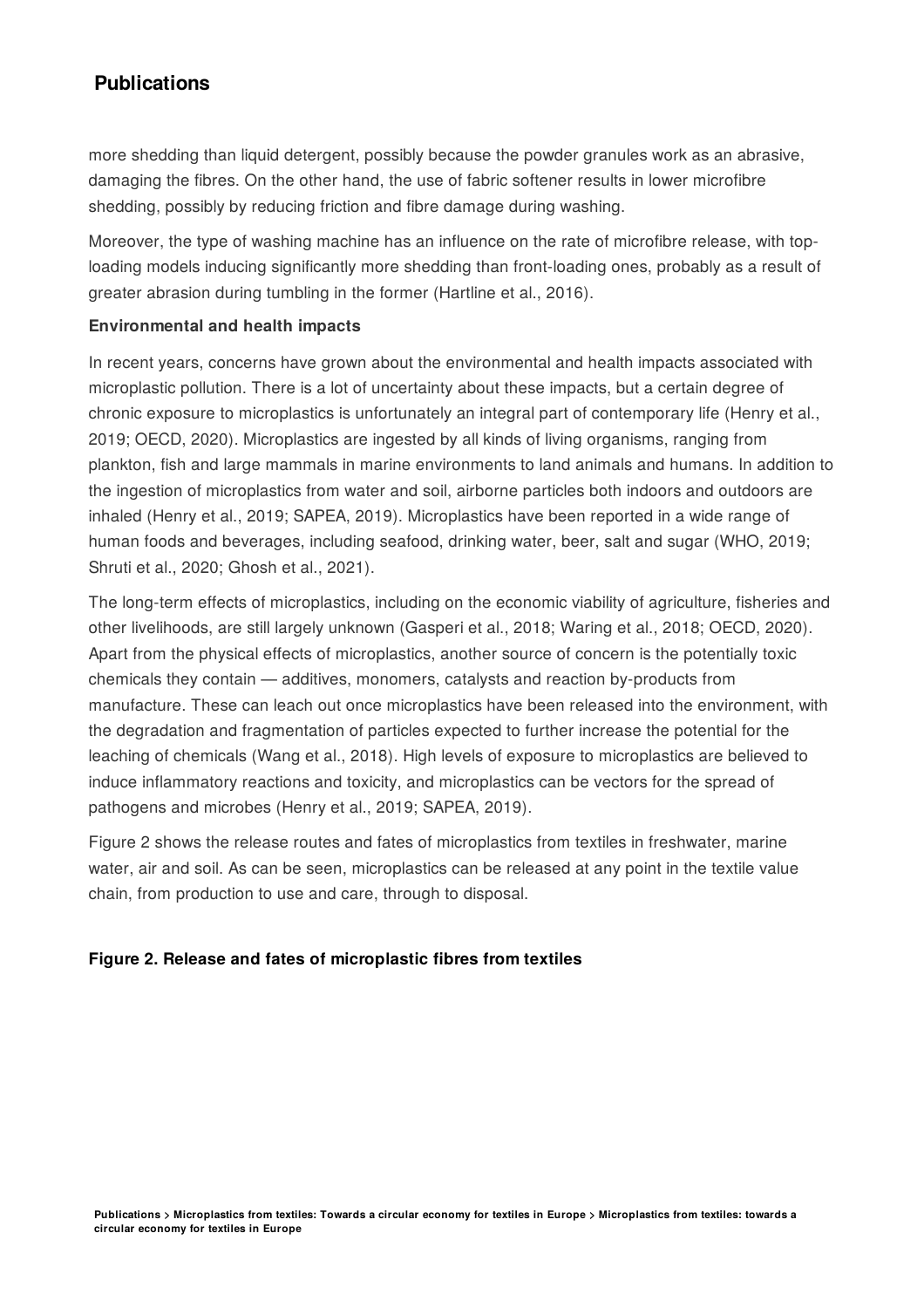

 $\rightarrow$  Material and product flows

 $\rightarrow$  Microplastic release and transfers

 $\rightarrow$  Macroplastic release and transfers

**Source**: European Topic Centre on Circular Economy and Resource Use (ETC/CE) for the EEA (2021)

#### **Microfibres in water**

Microplastic contamination of freshwater and marine environments is the result of both direct emissions to surface water and the transport of particles through wind, run-off, waste water and waste disposal. Microfibres, mainly originating from synthetic textiles, appear to have a higher potential than other fibres to enter the food chain, because their size and shape allow them to be readily consumed by aquatic organisms, and are more prone to becoming entangled in large clots inside the gut, causing blockages (Jemec et al., 2016).

The World Health Organization (WHO) published a study in 2019 on microplastics in drinking water, reviewing studies that had analysed microplastic particles in water, freshwater and tap and bottled drinking water (WHO, 2019). Shruti et al. (2020) found that approximately 84% of 57 samples of soft drinks, cold tea and energy drinks contained microplastics.

#### **Microfibres in air**

Textiles have also been reported to release microplastics into the air, which are then deposited in soil, during garment wearing (De Falco et al., 2020; Napper et al., 2020). A study suggested that up to 65% of microplastics may be emitted to aerial environments during the drying and wearing of garments (OECD, 2020).

Although concentrations remain unclear, it has been shown that microplastics are present in both ambient and indoor air, with microfibres released from textiles appearing to be predominant (Dris et al., 2017; Gasperi et al., 2018; SAPEA, 2019). The highest levels are likely to be found indoors (Dris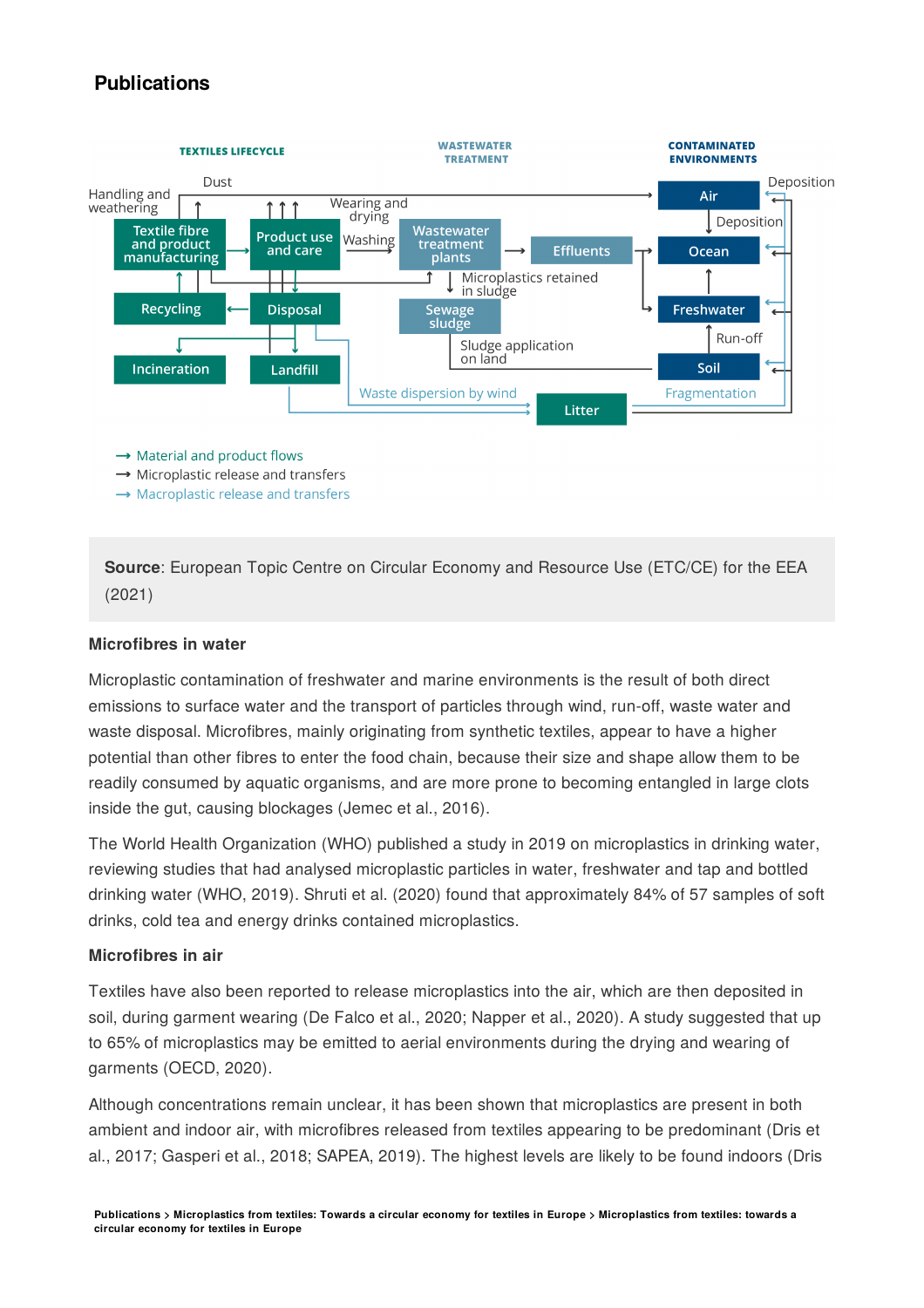et al., 2017), as some studies indicate that the amounts of microfibres deposited on household surfaces from, for example, wearing and drying clothes, and household textiles were of the same order of magnitude as when textiles are washed (Henry et al., 2019).

#### **Microfibres in soil**

Microplastics have been detected in terrestrial ecosystems. Many pathways can lead to microplastics ending up in soil. Airborne microplastics are deposited on roads and pavements. Run-off then transports them to roadsides and sewers, and they are then transported to waste water treatment plants, the sewage sludge from which is used as fertiliser on fields. Textile waste that is dropped as litter, for example single-use face masks, ropes, tarpaulins and lost garments, or discarded in landfill sites can degrade and lead to microfibres leaking into soil (Henry et al., 2019). These are all important microplastic exposure pathways (SAPEA, 2019), and it is assumed that organisms such as earthworms have the capacity to transport significant amounts of microplastics from the soil surface to deeper layers (Henry et al., 2019).

# **Pathways to prevent the release of microplastics from textiles in Europe**

Although the knowledge base is evolving quickly, a recurrent finding is that the formation of microplastics and mechanisms for their release and the effects of this on the environment and human health are complex and there are still many unknowns. This is particularly the case for the release mechanisms and impacts related to microfibres from textile sources. Because of their composition, fibre shape and additives, these microplastics might be associated with a wide range of behaviours and impacts of their own (Jemec et al., 2016; Henry et al., 2019). Unfortunately, their fates and effects are currently largely unknown, making it hard to determine the severity of the issue and the measures required.

It is evident that more knowledge is needed regarding microplastics from textiles in Europe, in particular about the factors affecting microfibre release and the release mechanisms, the transport and fates of microfibres, the associated ecosystem and health impacts, and potential solutions that are scalable. While knowledge is being developed, and considering the precautionary principle, policies are already being considered and put in place in the EU to minimise the release of microplastics from textiles.

The European strategy for plastics  $-$  adopted in 2018  $-$  identified microplastics as one of the challenges to be dealt with (EC, 2018). Two years later, in the 2020 EU circular economy action plan, the European Commission identified the textiles value chain as a key priority because of, for instance, its contribution to the release of microplastics into the environment (EC, 2020). The action plan envisages a comprehensive EU strategy for sustainable textiles.

In line with EU plastic and textiles policies, this EEA briefing highlights three pathways to prevent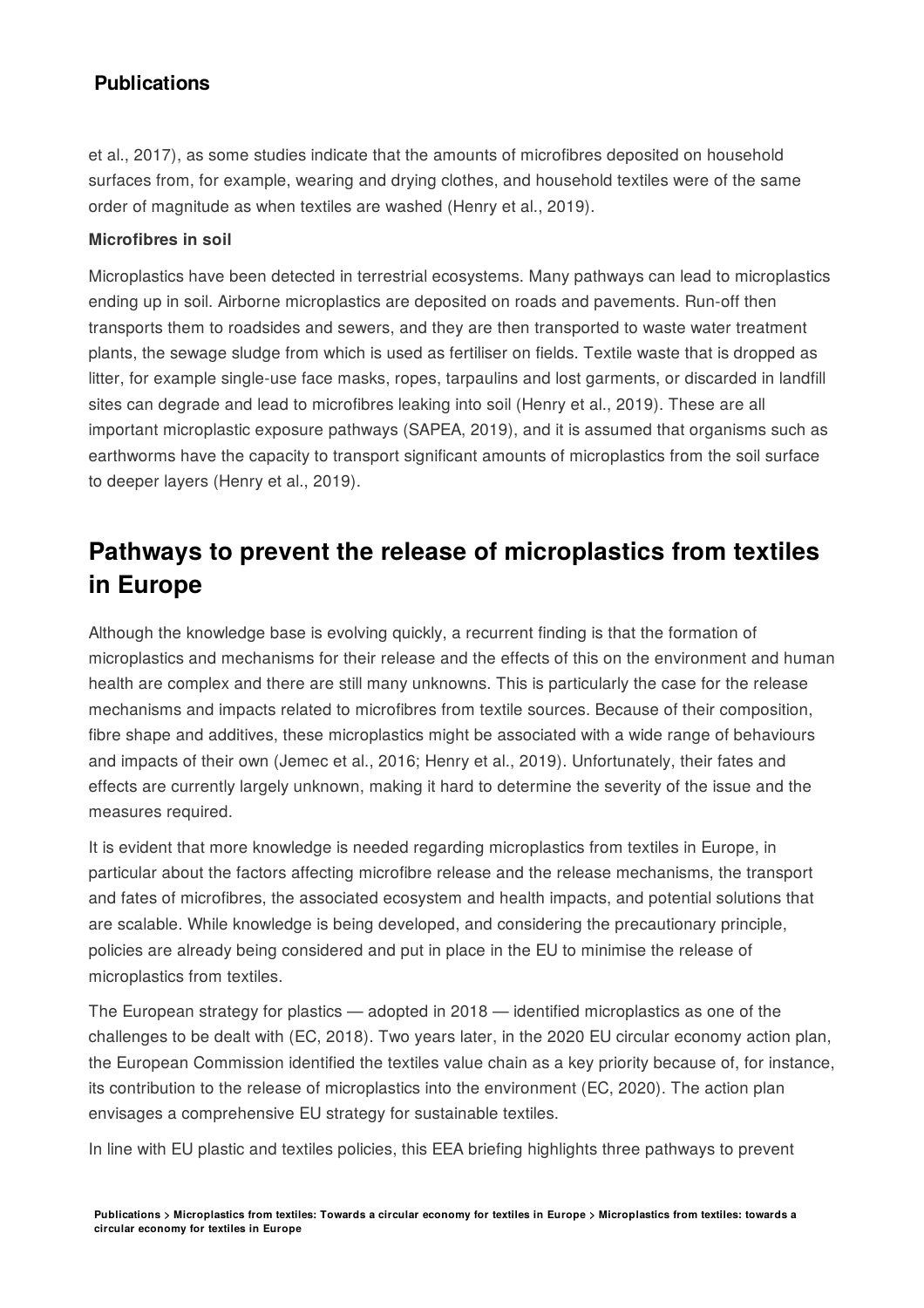microfibre release from textiles: (1) sustainable design and production; (2) caretaking measures to control microplastic emissions during use; and (3) improved disposal and end-of-life processing. These pathways are illustrated in Figure 3.

#### **Figure 3. Pathways to prevent the release of microfibres from textiles**

#### **Design and production**

Use of natural instead of synthetic fibres

Alternative manufacturing processes

Pre-washing at manufacturing plant

#### **Use and caretaking**

Integration of filtering technologies in washing machines

Development of mild detergents

Caretaking and washing guidelines

Longer use of textile products

**Disposal and end-of-life processing** 

Better textile management

Proper wastewater treatment

Management of wastewater treatment sludge

Cleanup of microplastics from the environment

**Source**: ETC/CE and the EEA.

#### **The design and production pathway**

Shifting textile designs towards natural fibres has been suggested as a pathway for tackling microfibre shedding (Henry et al., 2019). Questions have, however, been raised about whether or not such an approach could deliver a viable alternative to using synthetic fibres, which currently make up about 60% of textile fibres used (ETC/CE, 2021b). Not only would textile properties change considerably if natural fibres were used, but the substitution would not necessarily lead to a reduction in microfibre formation, as natural fibres can also shed microfibres as a result of wear and tear (Gesamp, 2015). Some concerns have also been raised as to whether or not the rapid biodegradation of natural fibres could lead to the release of chemical additives, such as dyes, with adverse effects (Henry et al., 2019). Finally, it is important to note that not all microfibres made from natural resources are biodegradable. For example, bio-based polyester is chemically equivalent to fossil-based polyester and does not biodegrade, and therefore it contributes to the build-up of microfibres in the environment (ETC/CE, 2021b).

The production processes of synthetic fibres, yarns, fabrics and products may be responsible for increased release of microfibres. In particular, the application of abrasive friction during production is an important factor in microplastic formation (Cai et al., 2020). By using alternative production processes or textile construction methods, microfibre release during use could be reduced. Although much research is focused on microfibre release during washing by households, the textile manufacturing industry is also a major source of microfibre pollution, especially if industrial waste water treatment is inadequate.

Since synthetic fabrics tend to release the highest amounts of microplastics in the first 5-10 washes,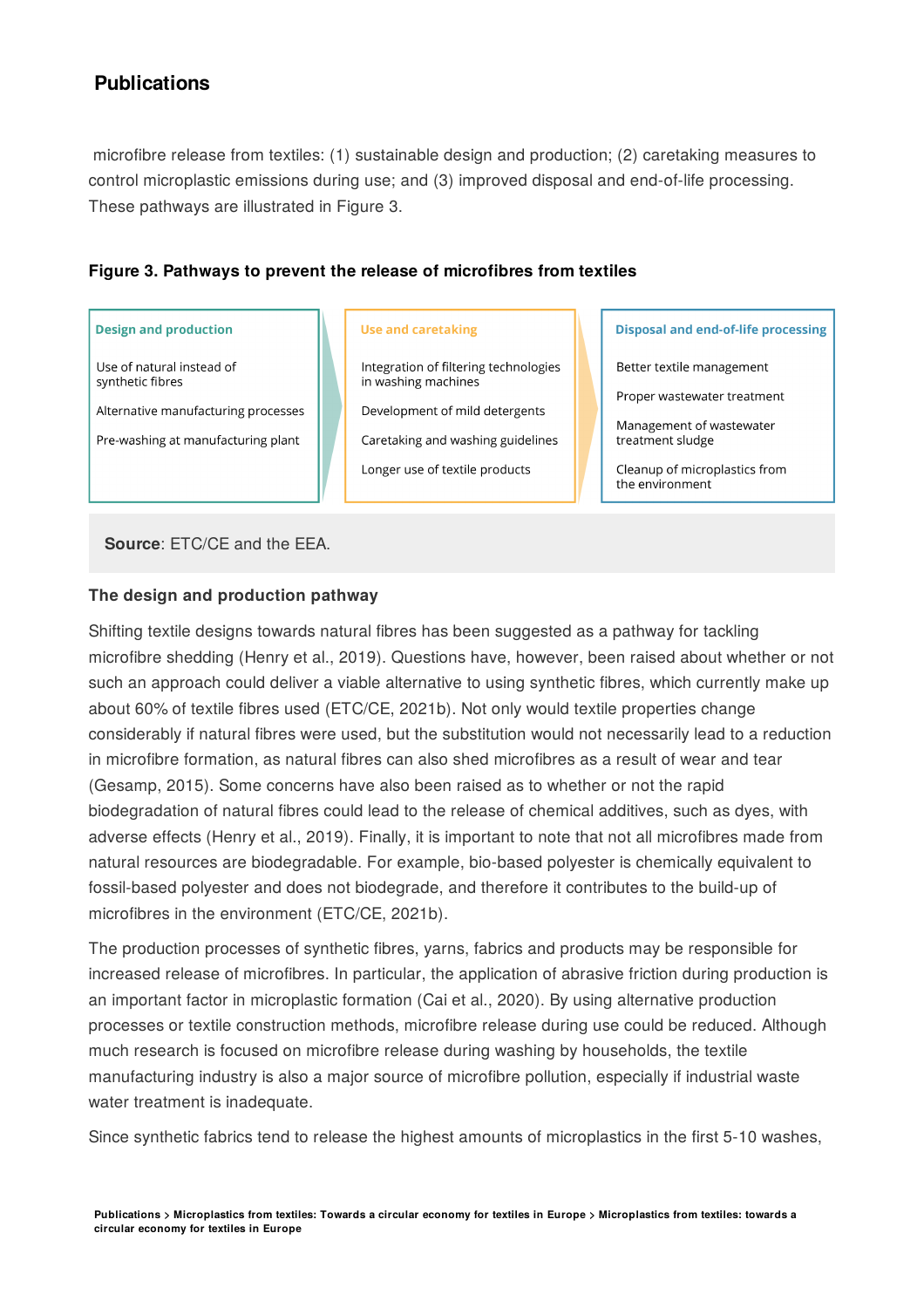pre-washing at manufacturing plants could capture a large share of released microfibres (Roos et al., 2017; Mermaids, 2019; OECD, 2020). In industrial plants, microfibres are more likely to be captured, since the plants are generally connected to waste water treatment, especially in Europe.

#### **The use and caretaking pathway**

With regard to washing machine manufacture, one option is to include filters to prevent microfibre release. In 2020, France was the first country to introduce an obligation for all washing machines to be equipped with a dedicated microfibre filter as of January 2025 (Sánchez, 2020). A study showed that the release of microfibres can be reduced by up to 80% by using a washing machine filter (Williams, 2020).

The use of detergent and fabric softener also has an effect on microfibre release. Detergent manufacturers can contribute to reducing microfibre shedding by developing non-aggressive, liquid detergents that are effective at low temperatures and do not rinse off fabric finishes, some of which protect against fibre breakage. Using powder detergents for synthetics should be discouraged, since they increase friction, causing fibre breakage.

As many studies highlight, the release of microfibres is especially high during the first few washes of new clothes (Lant et al., 2020), meaning that fast fashion, with garments being used for a short time and replaced often, accounts for a high level of microfibre releases. Consequently, changes in consumer buying behaviour are needed along with an awareness of the impact that new clothing items have on microplastic pollution. Such a shift could be facilitated by more circular business models, which promote reduced consumption and longer use. This could decrease both the number new purchases and waste generation, while also having the additional benefit of the reused articles generally shedding fewer microfibres when washed than new ones. Furthermore, preparing an old article for reuse requires fewer resources than the production of a new similar one, thus providing a further environmental benefit. A recent EEA briefing and an Eionet report of the European Topic Centre on Circular Economy and Resource Use (EEA, 2021; ETC/CE, 2021a) discussed several business models for a more circular textile system.

#### **The disposal and end-of life processing pathway**

Apart from increasing the reuse and recycling of textiles, which would reduce microplastic emissions during production and use, textile waste collection and end-of-life treatment can also prevent littering, mismanaged waste and textiles being blown by the wind from open landfills, reducing secondary microplastic contamination. However, it is important to note that a large share of textile waste is exported from Europe for reuse or recycling. The fates of those exported textiles, however, are unclear, and many receiving countries do not possess high-quality waste management systems. This poses the risk of microfibres spreading from the washing of synthetic garments through untreated waste water, release of waste from open landfills or inadequate disposal.

Waste water treatment is an important step in capturing microplastics released from the washing of textiles. Although conventional waste water treatment plants are not equipped to entirely remove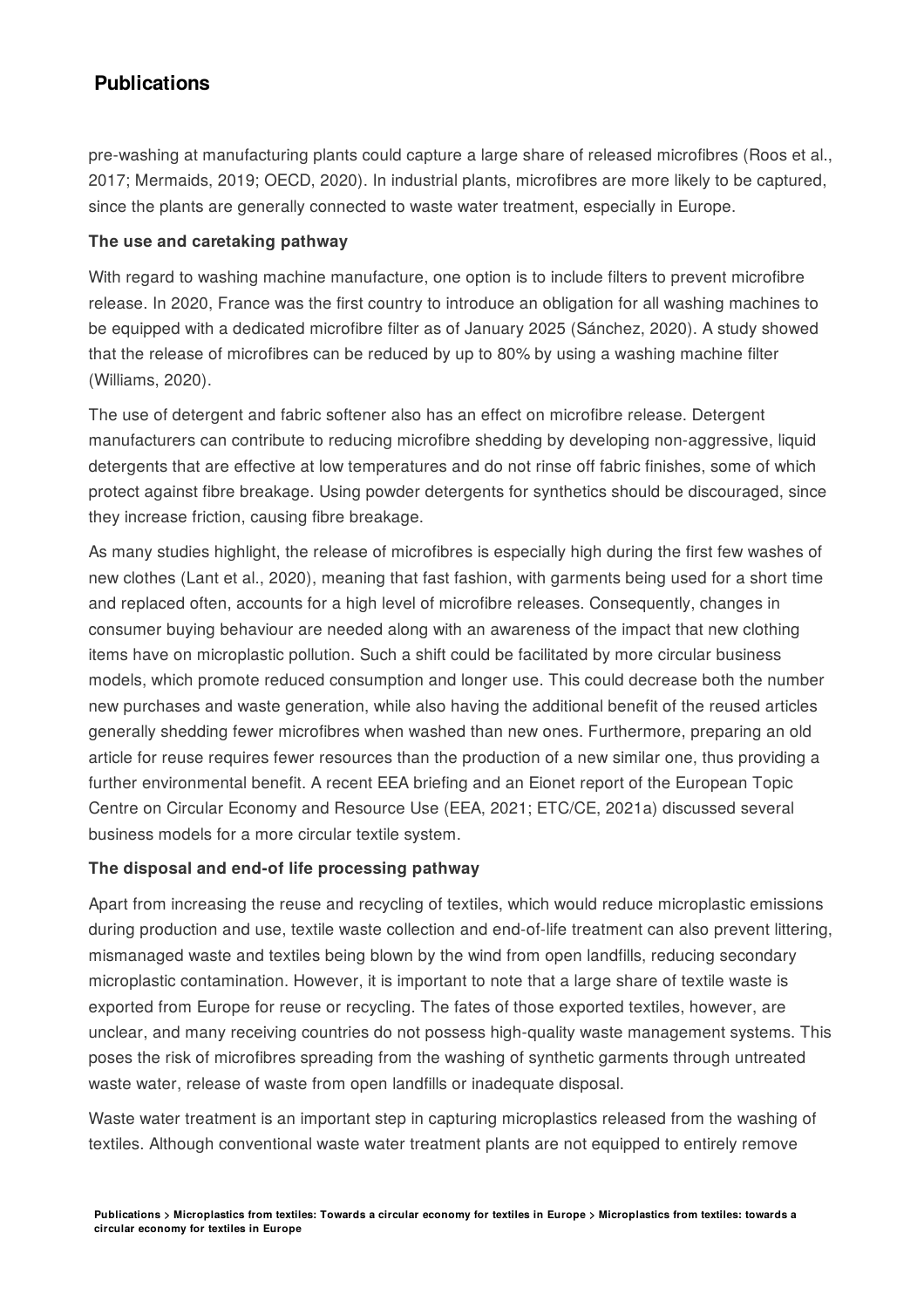microplastics (Salvador Cesa et al., 2017), technologies and techniques are available that could remove up to 98% of microplastics from effluents (Poerio et al., 2019). However, although connection to waste water treatment is widespread in the EU, only about 56% of households are connected to such high-performing 'tertiary' treatment processes (Crini and Lichtfouse, 2018; Eunomia and ICF, 2018). Moreover, many challenges still need to be overcome to filter out the remaining percentages of microplastics, especially those particles smaller than 0.02mm (Iyare et al., 2020).

It is important to note that the majority of microplastics removed from waste water end up in sewage sludge (Iyare et al., 2020). This sludge, which is often used as an agricultural fertiliser across the EU, represents an important route for microplastics to enter aquatic and terrestrial ecosystems. Knowledge of and regulations on the treatment and use of sludge are needed, taking microplastics into account. Innovative solutions are needed to post treat and deal with sludge, to recover nutrients but prevent microplastics from spreading.

Putting in place sufficient end-of-life textile waste collection and treatment is important, but cannot replace prevention measures, as is it unlikely that waste water treatment will be able to filter out all micro- and nanofibers and cost-effective large-scale removal of microplastics from the ocean seems unrealistic (Gesamp, 2015).

## **Increasing knowledge and awareness**

To further extend the knowledge of microfibres released from textiles, some priority areas for further research an studies include:

- the development of standardised sampling methods and metrics for the identification and quantification of micro- and nanofibres in environmental samples
- the development of standardised research methods to study shedding resulting from textile manufacturing, wearing, washing and waste treatment
- research on innovative production processes and waste treatment technologies that prevent, reduce and capture microplastics across the textile lifecycle
- studies to clarify the environmental spread of microfibres and contamination in air and soil, and the ecotoxicity and health effects of microfibres, especially from accumulation in the food chain, long-term chronic effects and the effects of textile chemicals that are released from microplastics
- research into ways to promote the sustainable consumption of textiles, including sustainable purchasing and use behaviour, washing habits and end-of-life management.

Continued public and industry support is needed to advance research aimed at closing these knowledge gaps on the release, spread and impacts of nano- and microplastics. Moreover, a close interdisciplinary collaboration between technical, behavioural and regulatory measures is needed to address the complex issues associated with microfibre pollution from textiles.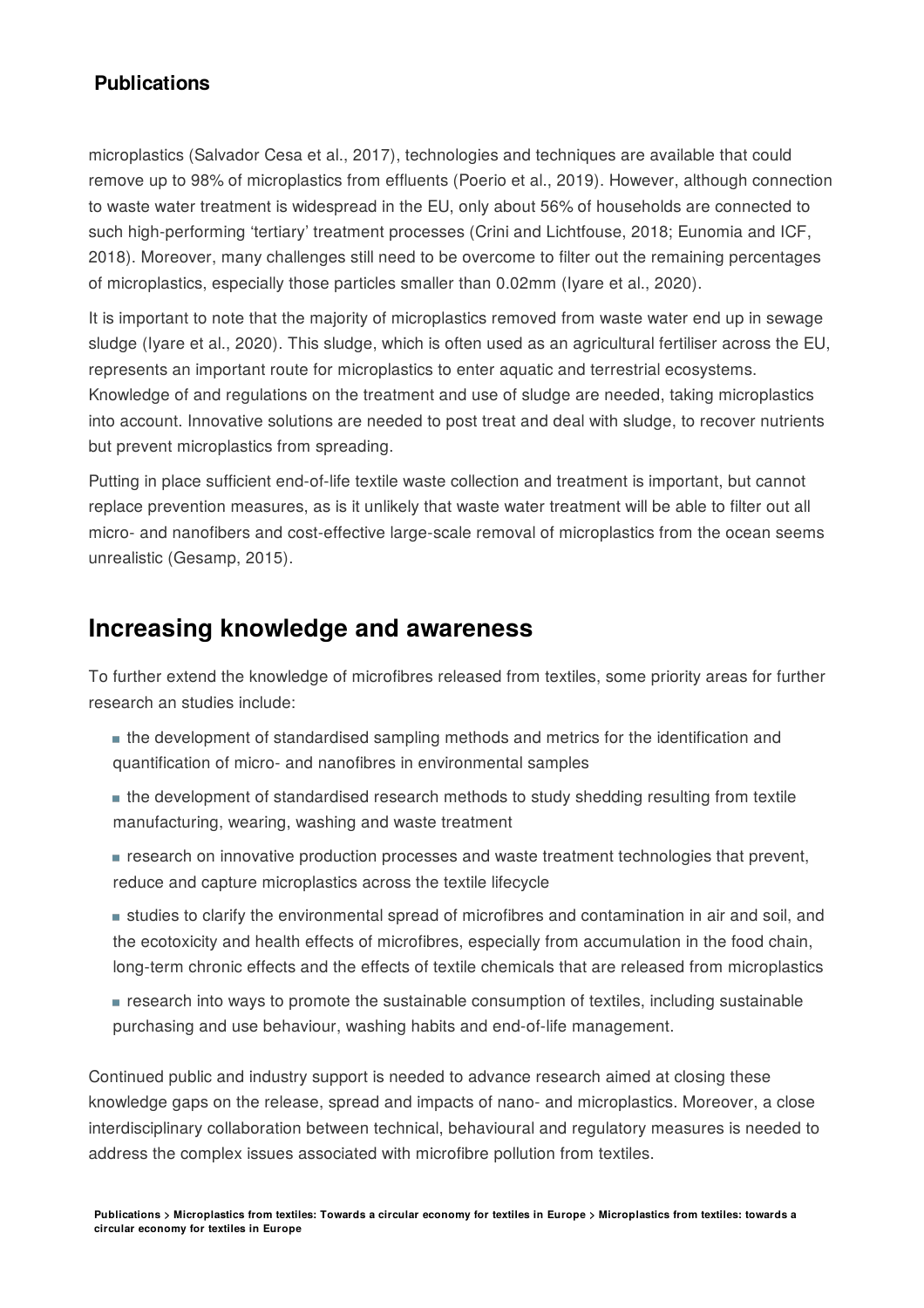The EU strategy on sustainable textiles will be important in facilitating a move towards the more sustainable production, use and end-of-life management of textiles and a gradual move away from fast fashion, short garment lifespans and waste generation. Moreover, the EU circular economy action plan targets microplastics by highlighting the need to tackle the unintentional release of microplastics by labelling and standardisation, and by harmonising measurement methods.

## **Notes**

[1] UNEP (2018) estimates the contribution of washing textiles to releases of microplastics to the environment to be 9%. If, however, it is assumed that 50% of microplastics from tyre abrasion, road markings and city dust are trapped in soil, asphalt and on river banks and thus do not reach the oceans, the share of textile microplastics discharges to the ocean increases to 16%.

## **References**

Barrett, J., et al., 2020, 'Microplastic pollution in deep-sea sediments from the Great Australian Bight', Frontiers in Marine Science7, 576170 (DOI: 10.3389/fmars. 2020.576170).

Boucher, J. and Friot, D., 2017, Primary [microplastics](https://www.iucn.org/content/primary-microplastics-oceans) in the oceans, International Union for the Conservation of Nature, accessed 21 May 2021.

Cai, Y., et al., 2020, The origin of microplastic fiber in polyester textiles: the textile production process matters', Journal of Cleaner Production267, 121970 (DOI: 10.1016/j.jclepro.2020.121970).

Crini, G. and Lichtfouse, E., 2018, Wastewater treatment: an overview, in: Crini, G. and Lichtfouse, E. (eds),Green adsorbents for pollutant removal: fundamentals and design, Environmental Chemistry for a Sustainable World, Springer International Publishing, Cham, pp. 1-21.

De Falco, F., et al., 2020, Microfiber release to water, via laundering, and to air, via everyday use: a comparison between polyester clothing with differing textile parameters', Environmental Science & Technology54(6), pp. 3288-3296 (DOI: 10.1021/acs.est.9b06892).

Dris, R., et al., 2017, 'A first overview of textile fibers, including microplastics, in indoor and outdoor environments', Environmental Pollution 221, pp. 453-458 (DOI: 10.1016/j.envpol.2016.12.013).

EC, 2018, Communication from the Commission to the European Parliament, the Council, the European Economic and Social Committee and the Committee of the Regions - A European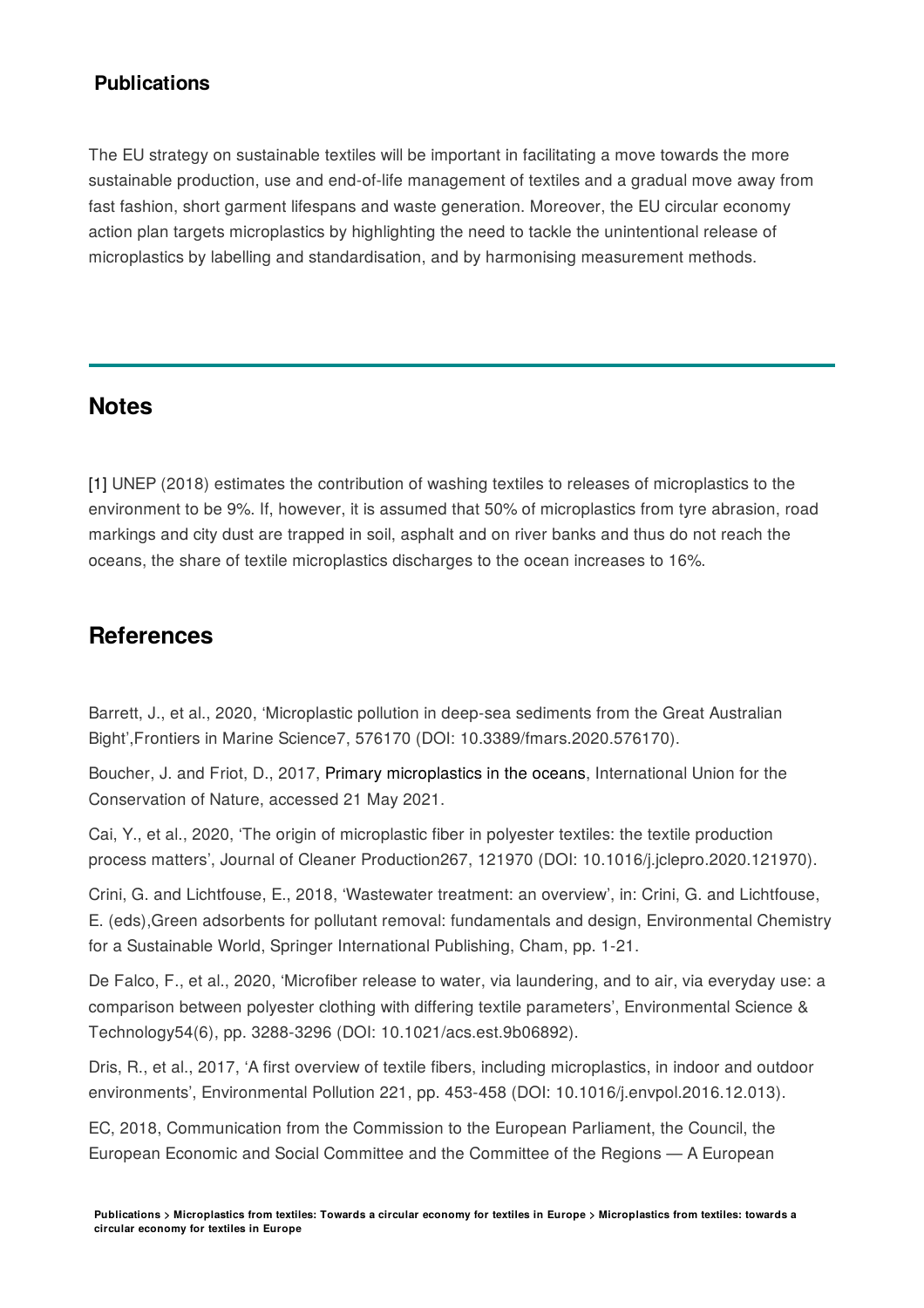strategy for plastics in a circular economy (COM(2018) 28 final).

EC, 2020, Communication from the Commission to the European Parliament, the Council, the European Economic and Social Committee and the Committee of the Regions - A new circular economy action plan: for a cleaner and more competitive Europe (COM(2020) 98 final).

ECHA, 2021, '[Microplastics](https://echa.europa.eu/hot-topics/microplastics)', European Chemicals Agency, accessed 25 May 2021.

EEA, 2021, A [framework](https://www.eea.europa.eu/publications/a-framework-for-enabling-circular) for enabling circular business models in Europe, EEA Briefing, European Environment Agency, accessed 31 May 2021.

Ellen MacArthur Foundation, 2017, A new textiles economy: [redesigning](https://www.ellenmacarthurfoundation.org/publications/a-new-textiles-economy-redesigning-fashions-future) fashion's future, accessed 26 January 2021.

ETC/CE, 2021a, Business models in a circular [economy,](https://www.eionet.europa.eu/etcs/etc-wmge/products/business-models-in-a-circular-economy) Eionet Report - ETC/CE 2021/2, European Topic Centre on Circular Economy and Resource Use, accessed 26 November 2021.

ETC/CE, 2021b, Plastic in textiles: potentials for circularity and reduced [environmental](https://www.eionet.europa.eu/etcs/etc-wmge/products/plastic-in-textiles-potentials-for-circularity-and-reduced-environmental-and-climate-impacts) and climate impacts, Eionet Report - ETC/CE 2021/1, European Topic Centre on Circular Economy and Resource Usey, accessed 28 April 2021.

Eunomia and ICF, 2018, Measuring the impacts of [microplastics,](https://www.eunomia.co.uk/case_study/measuring-impacts-of-microplastics/) accessed 21 May 2021.

Gasperi, J., et al., 2018, Microplastics in air: are we breathing it in?, Current Opinion in Environmental Science & Health1, pp. 1-5 (DOI: 10.1016/j.coesh.2017.10.002).

Gesamp, 2015, Sources, fate and effects of microplastics in the marine [environment:](http://www.gesamp.org/publications/reports-and-studies-no-90) a global assessment, Gesamp Reports and Studies No 90, Joint Group of Experts on the Scientific Aspects of Marine Environmental Protection, accessed 25 January 2021.

Ghosh, G. C., et al., 2021, Microplastics contamination in commercial marine fish from the Bay of Bengal, Regional Studies in Marine Science44, 101728 (DOI: 10.1016/j.rsma.2021.101728).

Hartline, N. L., et al., 2016, 'Microfiber masses recovered from conventional machine washing of new or aged garments', Environmental Science & Technology50(21), pp. 11532-11538 (DOI: 10.1021/acs.est.6b03045).

Henry, B., et al., 2019, 'Microfibres from apparel and home textiles: prospects for including microplastics in environmental sustainability assessment', Science of the Total Environment652, pp. 483-494 (DOI: 10.1016/j.scitotenv.2018.10.166).

Iyare, P. U., et al., 2020, 'Microplastics removal in wastewater treatment plants: a critical review', Environmental Science: Water Research & Technology6(10), pp. 2664-2675 (DOI: 10.1039/D0EW00397B).

Jambeck, J. R., et al., 2015. 'Plastic waste inputs from land into the ocean'. Science 347(6223), pp. 768-771 (DOI: 10.1126/science.1260352).

Jemec, A., et al., 2016, Uptake and effects of microplastic textile fibers on freshwater crustacean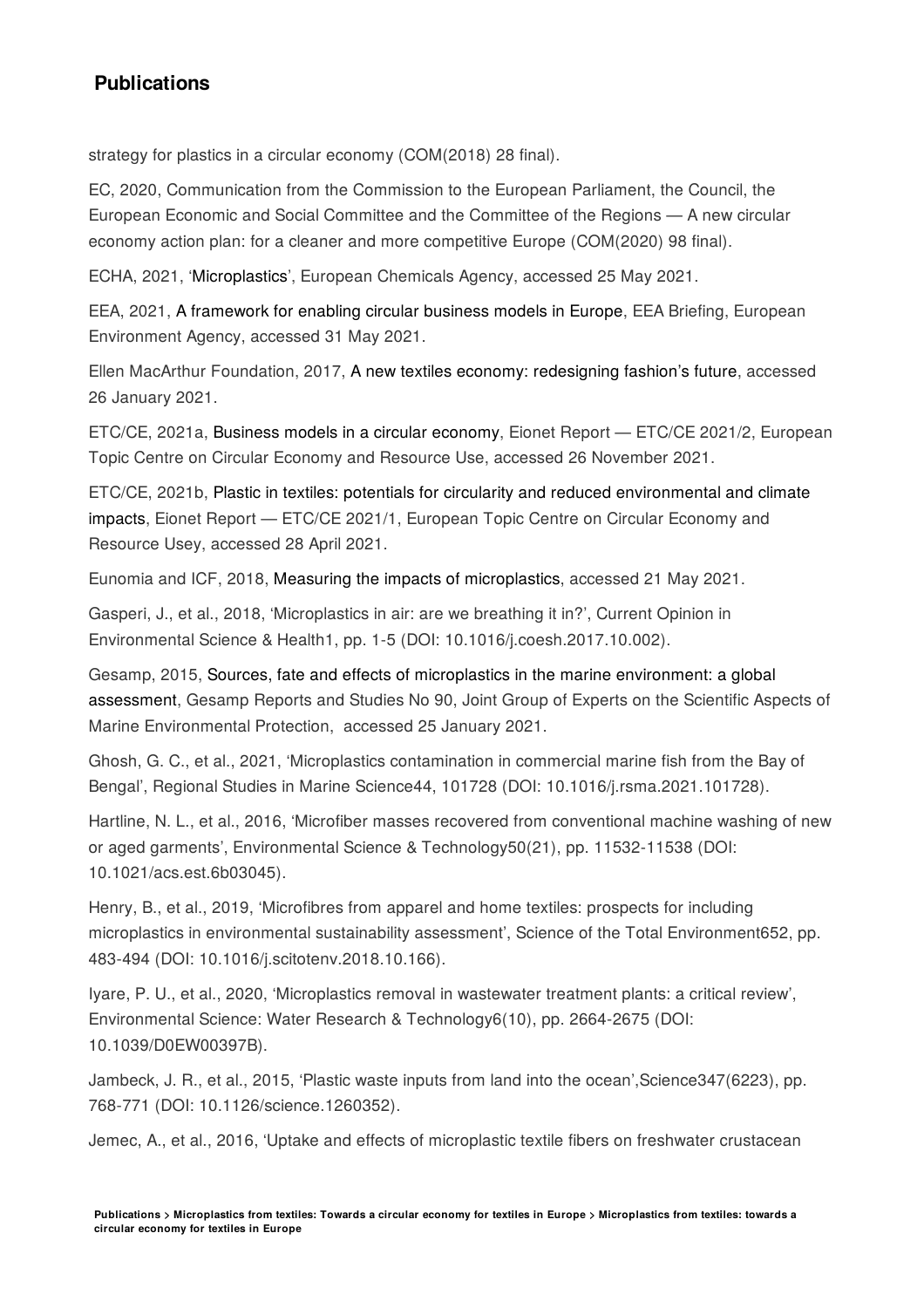Daphnia magna', Environmental Pollution219, pp. 201-209 (DOI: 10.1016/j.envpol.2016.10.037).

Lant, N. J., et al., 2020, 'Microfiber release from real soiled consumer laundry and the impact of fabric care products and washing conditions', PLOS ONE15(6), e0233332 (DOI: 10.1371/journal.pone.0233332).

Lebreton, L. C. M., et al., 2017, 'River plastic emissions to the world's oceans', Nature Communications8, 15611 (DOI: 10.1038/ncomms15611).

Meijer, L. J. J., et al., 2021, More than 1000 rivers account for 80% of global riverine plastic emissions into the ocean', Science Advances7(18), eaaz5803 (DOI: 10.1126/sciadv.aaz5803).

Mermaids, 2019, Handbook for zero [microplastics](https://www.oceancleanwash.org/wp-content/uploads/2019/08/Handbook-for-zero-microplastics-from-textiles-and-laundry-developed.pdf) from textiles and laundry  $-$  good practice guidelines for the textile industry, EU Life Project, accessed 4 June 2021.

Napper, I. E., et al., 2020, The efficiency of devices intended to reduce microfibre release during clothes washing', Science of the Total Environment738, 140412 (DOI: 10.1016/j.scitotenv.2020.140412).

OECD, 2020, Workshop on microplastics from synthetic textiles: knowledge, mitigation, and policy summary note, 11 February 2020, OECD [Headquarters,](https://www.oecd.org/water/Workshop_MP_Textile_Summary_Note_FINAL.pdf) Paris, Organisation for Economic Co-Operation and Development, accessed 26 November 2021.

Parker, L., 2021, 'Plastic gets to the oceans [through](https://www.nationalgeographic.com/environment/article/plastic-gets-to-oceans-through-over-1000-rivers) over 1,000 rivers', National Geographic, 30 April 2021, accessed 21 May 2021.

Poerio, T., et al., 2019, 'Membrane processes for microplastic removal', Molecules24(22), 4148 (DOI: 10.3390/molecules24224148).

Roos, S., et al., 2017, [Microplastics](http://mistrafuturefashion.com/wp-content/uploads/2017/06/MFF-Report-Microplastics.pdf) shedding from polyester fabrics, Mistra Future Fashion Report No 2017:1, SEREA, accessed 26 November 2021.

Salvador Cesa, F., et al., 2017, Synthetic fibers as microplastics in the marine environment: A review from textile perspective with a focus on domestic washings', Science of The Total Environment598, pp. 1116-1129 (DOI: 10.1016/j.scitotenv.2017.04.172).

Sánchez, L. D., 2020, 'France is leading the fight against plastic [microfibers](https://www.oceancleanwash.org/2020/02/france-is-leading-the-fight-against-plastic-microfibers/)', Ocean Clean Wash, accessed 24 June 2021.

SAPEA, 2019, 'A scientific perspective on [microplastics](https://www.sapea.info/topics/microplastics/) in nature and society', Science Advice for Policy by European Academies, accessed 6 February 2020.

Sherrington, C., 2016, Plastics in the marine [environment](https://www.eunomia.co.uk/reports-tools/plastics-in-the-marine-environment/), Eunomia, Bristol, UK, accessed 25 March 2020.

Shruti, V. C., et al., 2020. 'First study of its kind on the microplastic contamination of soft drinks, cold tea and energy drinks — future research and environmental considerations'. Science of The Total Environment726, 138580 (DOI: 10.1016/j.scitotenv.2020.138580).